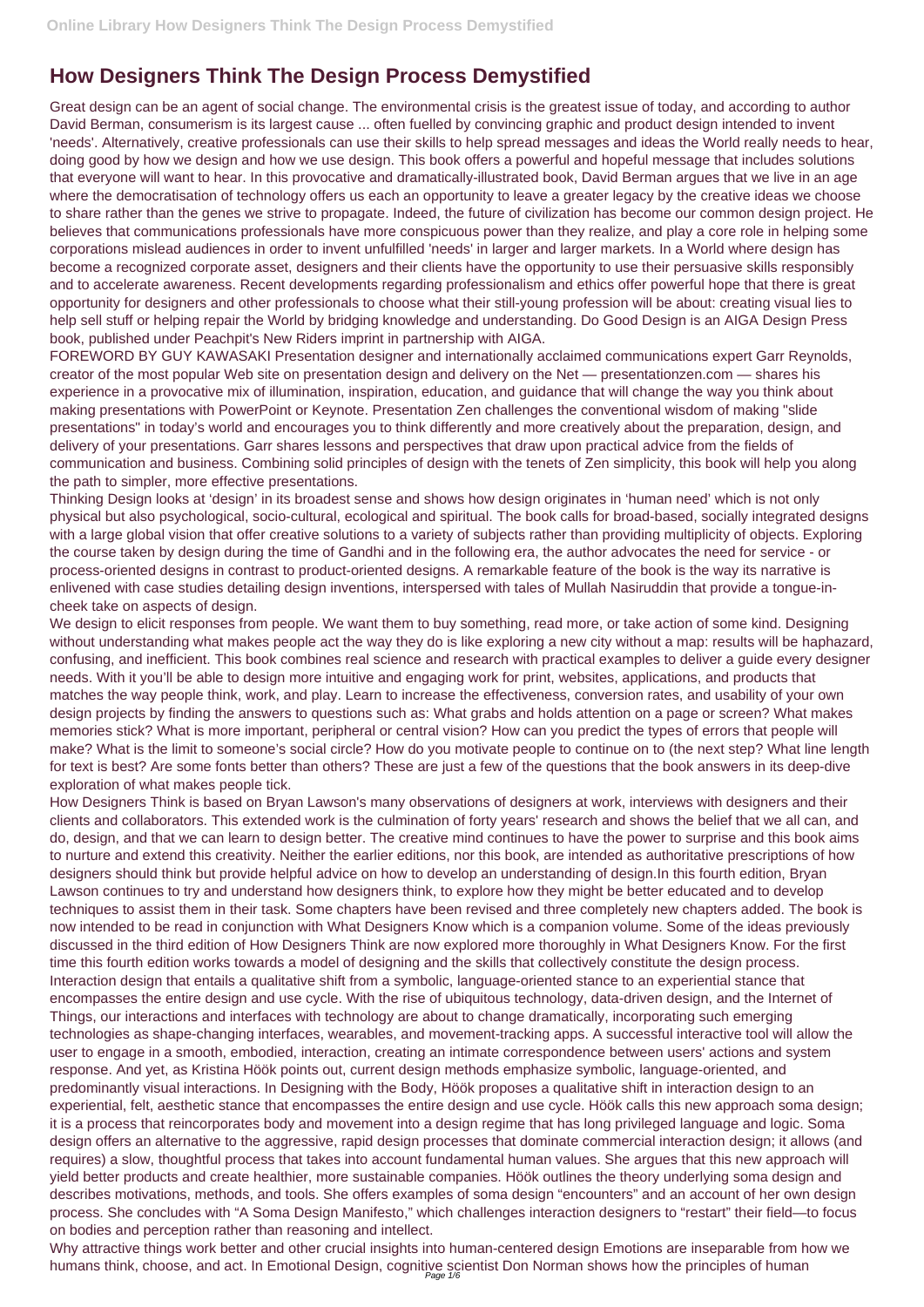psychology apply to the invention and design of new technologies and products. In The Design of Everyday Things, Norman made the definitive case for human-centered design, showing that good design demanded that the user's must take precedence over a designer's aesthetic if anything, from light switches to airplanes, was going to work as the user needed. In this book, he takes his thinking several steps farther, showing that successful design must incorporate not just what users need, but must address our minds by attending to our visceral reactions, to our behavioral choices, and to the stories we want the things in our lives to tell others about ourselves. Good human-centered design isn't just about making effective tools that are straightforward to use; it's about making affective tools that mesh well with our emotions and help us express our identities and support our social lives. From roller coasters to robots, sports cars to smart phones, attractive things work better. Whether designer or consumer, user or inventor, this book is the definitive guide to making Norman's insights work for you.

User experience doesn't happen on a screen; it happens in the mind, and the experience is multidimensional and multisensory. This practical book will help you uncover critical insights about how your customers think so you can create products or services with an exceptional experience. Corporate leaders, marketers, product owners, and designers will learn how cognitive processes from different brain regions form what we perceive as a singular experience. Author John Whalen shows you how anyone on your team can conduct "contextual interviews" to unlock insights. You'll then learn how to apply that knowledge to design brilliant experiences for your customers. Learn about the "six minds" of user experience and how each contributes to the perception of a singular experience Find out how your team—without any specialized training in psychology—can uncover critical insights about your customers' conscious and unconscious processes Learn how to immediately apply what you've learned to improve your products and services Explore practical examples of how the Fortune 100 used this system to build highly successful experiences Visual Thinking brings the science of perception to the art of design. Designers increasingly need to present information in ways that aid their audience's thinking process. Fortunately, results from the relatively new science of human visual perception provide valuable guidance. In this book, Colin Ware takes what we now know about perception, cognition, and attention and transforms it into concrete advice that designers can directly apply. He demonstrates how designs can be considered as tools for cognition – extensions of the viewer's brain in much the same way that a hammer is an extension of the user's hand. The book includes hundreds of examples, many in the form of integrated text and full-color diagrams. Experienced professional designers and students alike will learn how to maximize the power of the information tools they design for the people who use them. Presents visual thinking as a complex process that can be supported in every stage using specific design techniques Provides practical, task-oriented information for designers and software developers charged with design responsibilities Includes hundreds of examples, many in the form of integrated text and full-color diagrams Steeped in the principles of "active vision, which views graphic designs as cognitive tools 4. edition.

Use design thinking for competitive advantage. If you read nothing else on design thinking, read these 10 articles. We've combed through hundreds of Harvard Business Review articles and selected the most important ones to help you use design thinking to produce breakthrough innovations and transform your organization. This book will inspire you to: Identify customers' "jobs to be done" and build products people love Fail small, learn quickly, and win big Provide the support design-thinking teams need to flourish Foster a culture of experimentation Sharpen your own skills as a design thinker Counteract the biases that perpetuate the status quo and thwart innovation Adopt best practices from designdriven powerhouses This collection of articles includes "Design Thinking," by Tim Brown; "Why Design Thinking Works," by Jeanne M. Liedtka; "The Right Way to Lead Design Thinking," by Christian Bason and Robert D. Austin; "Design for Action," by Tim Brown and Roger L. Martin; "The Innovation Catalysts," by Roger L. Martin; "Know Your Customers' 'Jobs to Be Done,'" by Clayton M. Christensen, Taddy Hall, Karen Dillon, and David S. Duncan; "Engineering Reverse Innovations," by Amos Winter and Vijay Govindarajan; "Strategies for Learning from Failure," by Amy C. Edmondson; "How Indra Nooyi Turned Design Thinking into Strategy," by Indra Nooyi and Adi Ignatius, and "Reclaim Your Creative Confidence," by Tom Kelley and David Kelley. HBR's 10 Must Reads paperback series is the definitive collection of books for new and experienced leaders alike. Leaders looking for the inspiration that big ideas provide, both to accelerate their own growth and that of their companies, should look no further. HBR's 10 Must Reads series focuses on the core topics that every ambitious manager needs to know: leadership, strategy, change, managing people, and managing yourself. Harvard Business Review has sorted through hundreds of articles and selected only the most essential reading on each topic. Each title includes timeless advice that will be relevant regardless of an ever?changing business environment.

In Change by Design, Tim Brown, CEO of IDEO, the celebrated innovation and design firm, shows how the techniques and strategies of design belong at every level of business. Change by Design is not a book by designers for designers; this is a book for creative leaders who seek to infuse design thinking into every level of an organization, product, or service to drive new alternatives for business and society.

How Designers ThinkThe Design Process DemystifiedElsevier

The result of extensive international research with multinationals, governments, and non-profits, Design Thinking at Work explores the challenges organizations face when developing creative strategies to innovate and solve problems. Noting how many organizations have embraced "design thinking" as a fresh approach to a fundamental problem, author David Dunne explores in this book how this approach can be applied in practice. Design thinkers constantly run headlong into challenges in bureaucratic and hostile cultures. Through compelling examples and stories from the field, Dunne explains the challenges they face, how the best organizations, including Procter & Gamble and the Australian Tax Office, are dealing with these challenges, and what lessons can be distilled from their experiences. Essential reading for anyone interested in how design works in the real world, Design Thinking at Work challenges many of the wild claims that have been made for design thinking, while offering a way forward.

Take a peek inside the heads of some of the world's greatest living graphic designers. How do they think, how do they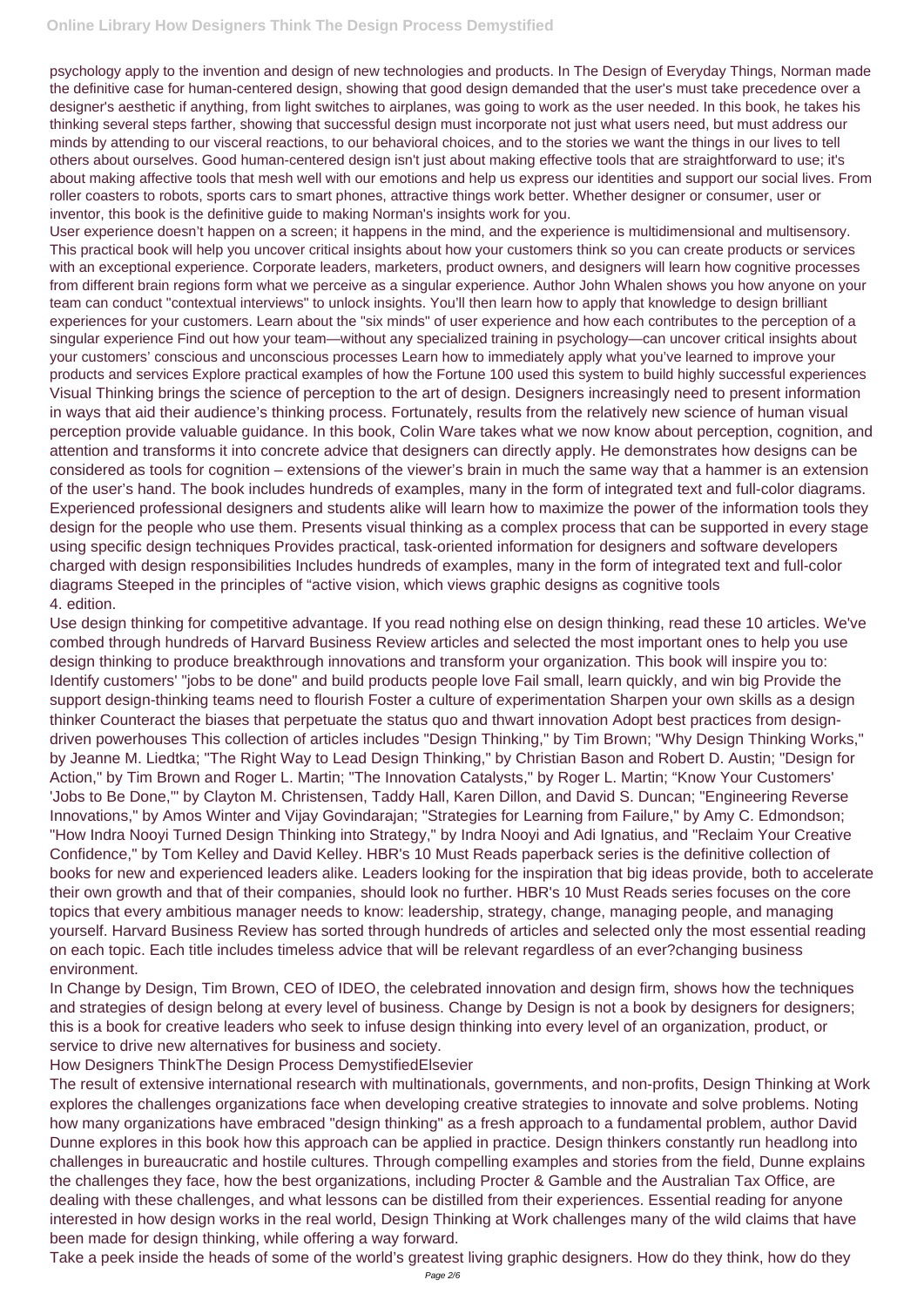connect to others, what special skills do they have? In honest and revealing interviews, nineteen designers, including Stefan Sagmeister, Michael Beirut, David Carson, and Milton Glaser, share their approaches, processes, opinions, and thoughts about their work with noted brand designer Debbie Millman. The internet radio talk host of Design Matters, Millman persuades the greatest graphic designers of our time to speak frankly and openly about their work. How to Think Like a Great GraphicDesigners offers a rare opportunity to observe and understand the giants of the industry. Designers interviewed include: —Milton Glaser —Stefan Sagmeister —David Carson —Paula Scher —Abbott Miler —Lucille Tenazas —Paul Sahre —Emily Oberman and Bonnie Siegler —Chip Kidd —James Victore —Carin Goldberg —Michael Bierut —Seymour Chwast —Jessica Helfand and William Drenttel —Steff Geissbuhler —John Maeda Allworth Press, an imprint of Skyhorse Publishing, publishes a broad range of books on the visual and performing arts, with emphasis on the business of art. Our titles cover subjects such as graphic design, theater, branding, fine art, photography, interior design, writing, acting, film, how to start careers, business and legal forms, business practices, and more. While we don't aspire to publish a New York Times bestseller or a national bestseller, we are deeply committed to quality books that help creative professionals succeed and thrive. We often publish in areas overlooked by other publishers and welcome the author whose expertise can help our audience of readers.

Outlines the popular business trend through which abstract ideas are developed into practical applications for maximum growth, sharing coverage of its mindset, techniques and vocabulary to reveal how design thinking can address a range of problems and become a core component of successful business practice.

#1 NEW YORK TIMES BEST SELLER • At last, a book that shows you how to build—design—a life you can thrive in, at any age or stage Designers create worlds and solve problems using design thinking. Look around your office or home—at the tablet or smartphone you may be holding or the chair you are sitting in. Everything in our lives was designed by someone. And every design starts with a problem that a designer or team of designers seeks to solve. In this book, Bill Burnett and Dave Evans show us how design thinking can help us create a life that is both meaningful and fulfilling, regardless of who or where we are, what we do or have done for a living, or how young or old we are. The same design thinking responsible for amazing technology, products, and spaces can be used to design and build your career and your life, a life of fulfillment and joy, constantly creative and productive, one that always holds the possibility of surprise.

This thought-provoking and inspirational book covers such topics as: developing a solid creative process through "Visual Reflection Notebooks" and "Bring Play to Work"; understanding the artist's unique identity in relation to the larger culture; building systems of support and collaboration; explaining how an artist's needs and passions can lead to innovation and authenticity; using language to inspire visual creativity; responding to the Internet and changing concepts of what is public and private; and accepting digression as a creative necessity. Through the exercises and techniques outlined in Art Without Compromise\*, the reader will develop new confidence to pursue individual goals and inspiration to explore new paths, along with motivation to overcome creative blocks. With a revised understanding of the relevance in their own work within the sphere of contemporary culture, the artist will come away with a clearer perspective on his or her past and future work and a critical eye for personal authenticity.

The scientific analysis of design thinking continues to burgeon and is of considerable interest to academic scholars and design practitioners across many disciplines. This research tradition has generated a growing corpus of studies concerning how designers think during the creation of innovative products, although less focus has been given to analysing how designers think when creating less tangible deliverables such as concepts and user-insights. Analysing Design Thinking: Studies of Cross-Cultural Co-Creation brings together 28 contributions from internationally-leading academics with a shared interest in design thinking who take a close look at professional designers working on a project that not only involves soft deliverables, but where a central role is played by co-creation across multiple, culturally diverse stakeholders. This collection of detailed, multi-method analyses gives a unique insight into how a Scandinavian design team tackled a specific design task within the automotive industry over a fourmonth design process. All papers draw upon a common, video-based dataset and report analyses that link together a diversity of academic disciplines including psychology, anthropology, linguistics, philosophy, architecture, management, engineering and design studies. The dataset affords multiple entry points into the analysis of design thinking, with the selected papers demonstrating the application of a wide range of analytic techniques that generate distinct yet complementary insights. Collectively these papers provide a coherent framework for analysing and interpreting design thinking 'in vivo' through video-based field studies.

This book, assembled to describe and illustrate the emerging field of service design, was brought together using exactly the same co-creative and user-centred approaches you can read and learn about inside. The boundaries between products and services are blurring and it is time for a different way of thinking: this is service design thinking. A set of 23 international authors and even more online contributors from the global service design community invested their knowledge, experience and passion together to create this book. It introduces service design thinking in manner accessible to beginners and students, it broadens the knowledge and can act as a resource for experienced design professionals. Each chapter deals with a different technique from which we can best represent and make explicit the forms of knowledge used by designers. The book explores whether design knowledge is special, and attempts to get to the root of where design knowledge comes from. Crucially, it focuses on how designers use drawings in communicating their ideas and how they 'converse' with them as their designs develop. It also shows how experienced designers use knowledge differently to novices suggesting that design 'expertise' can be developed. Overall, this book builds a layout of the kinds of skill, knowledge and understanding that make up what we call designing. This innovative book proposes new theories on how the legal system can be made more comprehensible, usable and empowering for people through the use of design principles. Utilising key case studies and providing real-world examples of legal innovation, the book moves beyond discussion to action. It offers a rich set of examples, demonstrating how various design methods, including information, service, product and policy design, can be leveraged within research and practice. What is inclusive design? It is simple. It means that your product has been created with the intention of being accessible to as many different users as possible. For a long time, the concept of accessibility has been limited in terms of only defining physical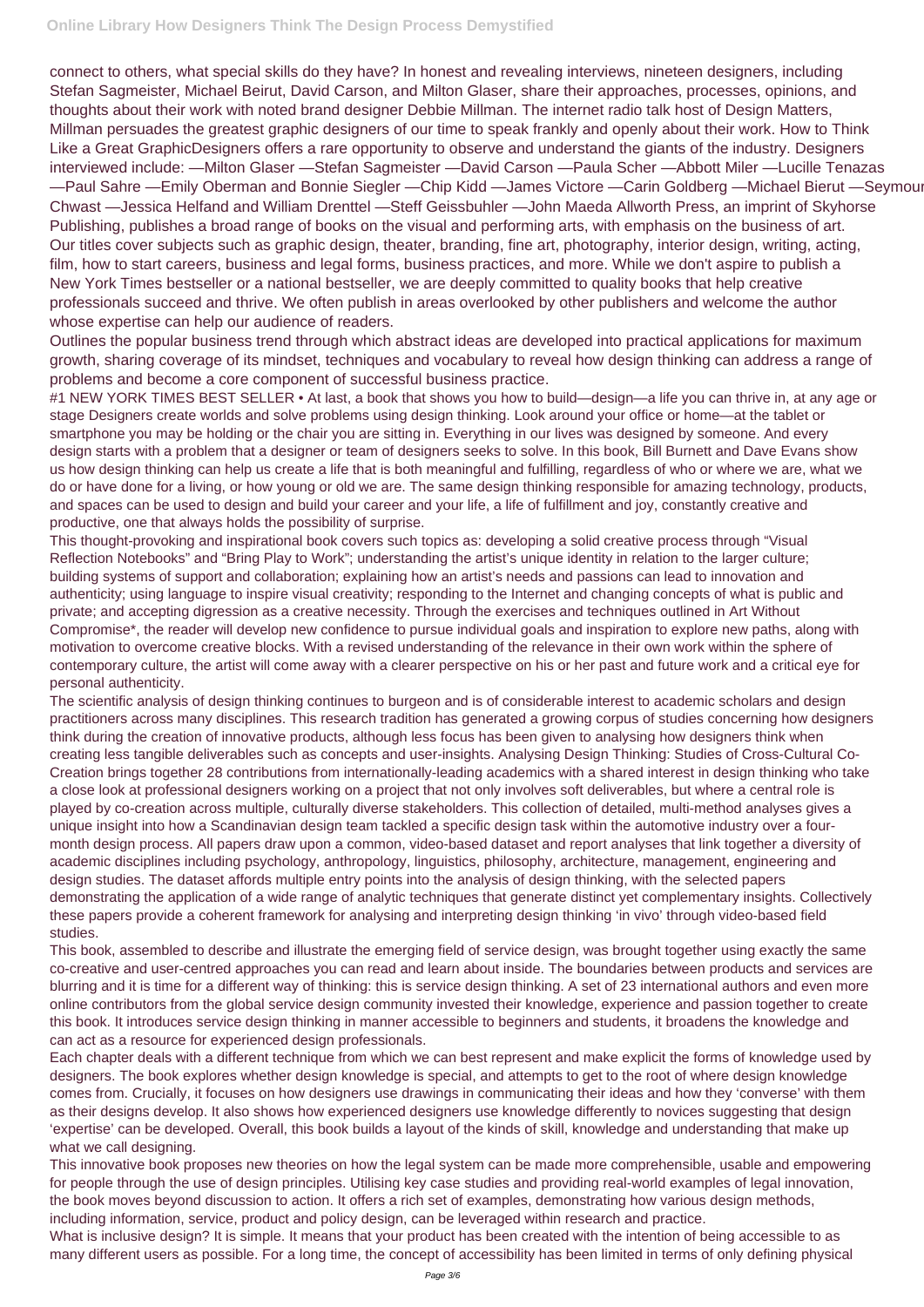## **Online Library How Designers Think The Design Process Demystified**

spaces. However, change is afoot: personal technology now plays a part in the everyday lives of most of us, and thus it is a responsibility for designers of apps, web pages, and more public-facing tech products to make them accessible to all. Our digital era brings progressive ideas and paradigm shifts – but they are only truly progressive if everybody can participate. In Inclusive Design for a Digital World, multiple crucial aspects of technological accessibility are confronted, followed by step-by-step solutions from User Experience Design professor and author Regine Gilbert. Think about every potential user who could be using your product. Could they be visually impaired? Have limited motor skills? Be deaf or hard of hearing? This book addresses a plethora of web accessibility issues that people with disabilities face. Your app might be blocking out an entire sector of the population without you ever intending or realizing it. For example, is your instructional text full of animated words and Emoji icons? This makes it difficult for a user with vision impairment to use an assistive reading device, such as a speech synthesizer, along with your app correctly. In Inclusive Design for a Digital World, Gilbert covers the Web Content Accessibility Guidelines (WCAG) 2.1 requirements, emerging technologies such as VR and AR, best practices for web development, and more. As a creator in the modern digital era, your aim should be to make products that are inclusive of all people. Technology has, overall, increased connection and information equality around the world. To continue its impact, access and usability of such technology must be made a priority, and there is no better place to get started than Inclusive Design for a Digital World. What You'll Learn The moral, ethical, and high level legal reasons for accessible design Tools and best practices for user research and web developers The different types of designs for disabilities on various platforms Familiarize yourself with web compliance guidelines Test products and usability best practices Understand past innovations and future opportunities for continued improvement Who This Book Is For Practitioners of product design, product development, content, and design can benefit from this book.

How organizations can use practices developed by expert designers to solve today's open, complex, dynamic, and networked problems. When organizations apply old methods of problem-solving to new kinds of problems, they may accomplish only temporary fixes or some ineffectual tinkering around the edges. Today's problems are a new breed—open, complex, dynamic, and networked—and require a radically different response. In this book, Kees Dorst describes a new, innovation-centered approach to problem-solving in organizations: frame creation. It applies "design thinking," but it goes beyond the borrowed tricks and techniques that usually characterize that term. Frame creation focuses not on the generation of solutions but on the ability to create new approaches to the problem situation itself. The strategies Dorst presents are drawn from the unique, sophisticated, multilayered practices of top designers, and from insights that have emerged from fifty years of design research. Dorst describes the nine steps of the frame creation process and illustrates their application to real-world problems with a series of varied case studies. He maps innovative solutions that include rethinking a store layout so retail spaces encourage purchasing rather than stealing, applying the frame of a music festival to understand late-night problems of crime and congestion in a club district, and creative ways to attract young employees to a temporary staffing agency. Dorst provides tools and methods for implementing frame creation, offering not so much a how-to manual as a do-it-yourself handbook—a guide that will help practitioners develop their own approaches to problem-solving and creating innovation.

Design thinking is the core creative process for any designer; this book explores and explains this apparently mysterious "design ability". Focusing on what designers do when they design, Design Thinking is structured around a series of indepth case studies of outstanding and expert designers at work, interwoven with overviews and analyses. The range covered reflects the breadth of Design, from hardware to software product design, from architecture to Formula One design. The book offers new insights and understanding of design thinking, based on evidence from observation and investigation of design practice. Design Thinking is the distillation of the work of one of Design's most influential thinkers. Nigel Cross goes to the heart of what it means to think and work as a designer. The book is an ideal guide for anyone who wants to be a designer or to know how good designers work in the field of contemporary Design.

Applying the principles of human-centered design to real-world health care challenges, from drug packaging to early detection of breast cancer. This book makes a case for applying the principles of design thinking to real-world health care challenges. As health care systems around the globe struggle to expand access, improve outcomes, and control costs, Health Design Thinking offers a human-centered approach for designing health care products and services, with examples and case studies that range from drug packaging and exam rooms to internet-connected devices for early detection of breast cancer. Written by leaders in the field—Bon Ku, a physician and founder of the innovative Health Design Lab at Sidney Kimmel Medical College, and Ellen Lupton, an award-winning graphic designer and curator at Cooper Hewitt Smithsonian Design Museum—the book outlines the fundamentals of design thinking and highlights important products, prototypes, and research in health design. Health design thinking uses play and experimentation rather than a rigid methodology. It draws on interviews, observations, diagrams, storytelling, physical models, and role playing; design teams focus not on technology but on problems faced by patients and clinicians. The book's diverse case studies show health design thinking in action. These include the development of PillPack, which frames prescription drug delivery in terms of user experience design; a credit card–size device that allows patients to generate their own electrocardiograms; and improved emergency room signage. Drawings, photographs, storyboards, and other visualizations accompany the case studies. Copublished with Cooper Hewitt, Smithsonian Design Museum The role of design, both expert and nonexpert, in the ongoing wave of social innovation toward sustainability. In a changing world everyone designs: each individual person and each collective subject, from enterprises to institutions, from communities to cities and regions, must define and enhance a life project. Sometimes these projects generate unprecedented solutions; sometimes they converge on common goals and realize larger transformations. As Ezio Manzini describes in this book, we are witnessing a wave of social innovations as these changes unfold—an expansive open co-design process in which new solutions are suggested and new meanings are created. Manzini distinguishes between diffuse design (performed by everybody) and expert design (performed by those who have been trained as designers) and describes how they interact. He maps what design experts can do to trigger and support meaningful social changes, focusing on emerging forms of collaboration. These range from community-supported agriculture in China to digital platforms for medical care in Canada; from interactive storytelling in India to collaborative housing in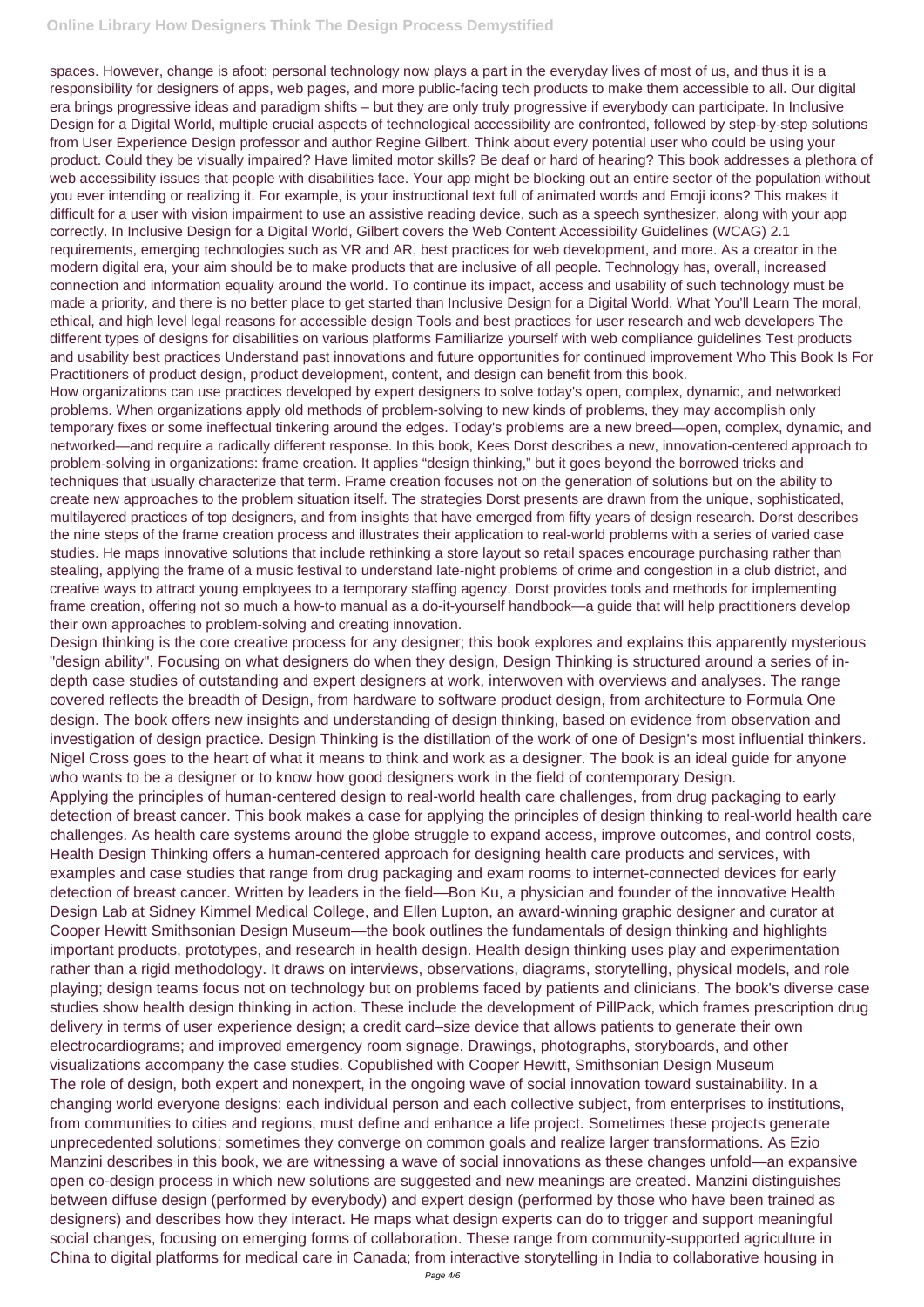Milan. These cases illustrate how expert designers can support these collaborations—making their existence more probable, their practice easier, their diffusion and their convergence in larger projects more effective. Manzini draws the first comprehensive picture of design for social innovation: the most dynamic field of action for both expert and nonexpert designers in the coming decades.

Being a professional designer is one of the most intellectually rewarding careers. Learning to become a designer can be tremendous fun but it can also be frustrating and at times painful. What you have to do to become a designer is not often clearly laid out and can seem mysterious. Over the past 50 years or so we have discovered a great deal about how designers think. This book relies upon that knowledge but presents it in a way specifically intended to help the student and perhaps the teacher. Bryan Lawson's classic book How Designers Think has been in print since 1980 and has gone through four editions to keep it up to date. This book can be seen as a companion volume for the design student. Design Expertise explores what it takes to become an expert designer.It examines the perception of expertise in design and asks what knowledge, skills, attributes and experiences are necessary in order to design well. Bryan Lawson and Kees Dorst develop a new model of design expertise and show how design expertise can be developed. This book is designed for all students, teachers, practitioners and researchers in architecture and design. To enable all readers to explore the book in a flexible way, the authors' words are always found on the left hand page. On the right are diagrams, illustrations and the voices of designers, teachers and students and occasionally others too. 'Design Expertise' provides a provocative new reading on the nature of design and creative thought.

Everything we use, from social media, to our homes, to our highways, was designed by someone. But how did they decide on what was good for the rest of us? What did they get right and where have they let us down? And what can we learn from the way these experts think that can help us in how we make decisions in our own lives? In How Design Makes The World, bestselling author and designer Scott Berkun takes readers on a journey exploring how designers of all kinds, from software engineers, to urban planners, have succeeded and failed us. By examining daily experiences like going to work, shopping for food, or even just using social media on their phones, readers will learn to see the world in a new and powerful way. They'll ask better questions of the things they buy, use, and make, and discover how easy it is to use ideas from great designers to improve their everyday lives.

The world is working exactly as designed. And it's not working very well. Which means we need to do a better job of designing it. How is a book designed? What do book designers think about as they turn manuscripts into printed books? In this unique and

Exploring how design can be used for good—prompting self-reflection, igniting the imagination, and affecting positive social change. Good design provides solutions to problems. It improves our buildings, medical equipment, clothing, and kitchen utensils, among other objects. But what if design could also improve societal problems by prompting positive ideological change? In this book, Bruce and Stephanie Tharp survey recent critical design practices and propose a new, more inclusive field of socially minded practice: discursive design. While many consider good design to be unobtrusive, intuitive, invisible, and undemanding intellectually, discursive design instead targets the intellect, prompting self-reflection and igniting the imagination. Discursive design (derived from "discourse") expands the boundaries of how we can use design—how objects are, in effect, good(s) for thinking. Discursive Design invites us to see objects in a new light, to understand more than their basic form and utility. Beyond the different foci of critical design, speculative design, design fiction, interrogative design, and adversarial design, Bruce and Stephanie Tharp establish a more comprehensive, unifying vision as well as innovative methods. They not only offer social criticism but also explore how objects can, for example, be used by counselors in therapy sessions, by town councils to facilitate a pre-vote discussions, by activists seeking engagement, and by institutions and industry to better understand the values, beliefs, and attitudes of those whom they serve. Discursive design sparks new ways of thinking, and it is only through new thinking that our sociocultural futures can change.

A new perspective on design thinking and design practice: beyond products and projects, toward participatory design things. Design Things offers an innovative view of design thinking and design practice, envisioning ways to combine creative design with a participatory approach encompassing aesthetic and democratic practices and values. The authors of Design Things look at design practice as a mode of inquiry that involves people, space, artifacts, materials, and aesthetic experience, following the process of transformation from a design concept to a thing. Design Things, which grew out of the Atelier (Architecture and Technology for Inspirational Living) research project, goes beyond the making of a single object to view design projects as sociomaterial assemblies of humans and artifacts—"design things." The book offers both theoretical and practical perspectives, providing empirical support for the authors' conceptual framework with

field projects, case studies, and examples from professional practice. The authors examine the dynamics of the design process; the multiple transformations of the object of design; metamorphing, performing, and taking place as design strategies; the concept of the design space as "emerging landscapes"; the relation between design and use; and the design of controversial things.

A lot has happened in the world of digital design since the first edition of this title was published, but one thing remains true: There is an ever-growing number of people attempting to design everything from newsletters to advertisements with no formal training. This book is the one place they can turn to find quick, non-intimidating, excellent design help from trusted design instructor Robin Williams. This revised and expanded classic includes a new chapter on designing with type, more quizzes and exercises, updated projects, and new visual and typographic examples that give the book a fresh, modern look. In The Non-Designer's Design Book, 4th Edition, Robin turns her attention to the basic principles that govern good design. Perfect for beginners, Robin boils great design into four easy-to-master principles: contrast, repetition, alignment, and proximity (C.R.A.P.!). Readers who follow her clearly explained concepts will produce more sophisticated and professional work immediately. Humor-infused, jargon-free prose interspersed with design exercises, quizzes, and illustrations make learning a snap–which is just what audiences have come to expect from this bestselling author.